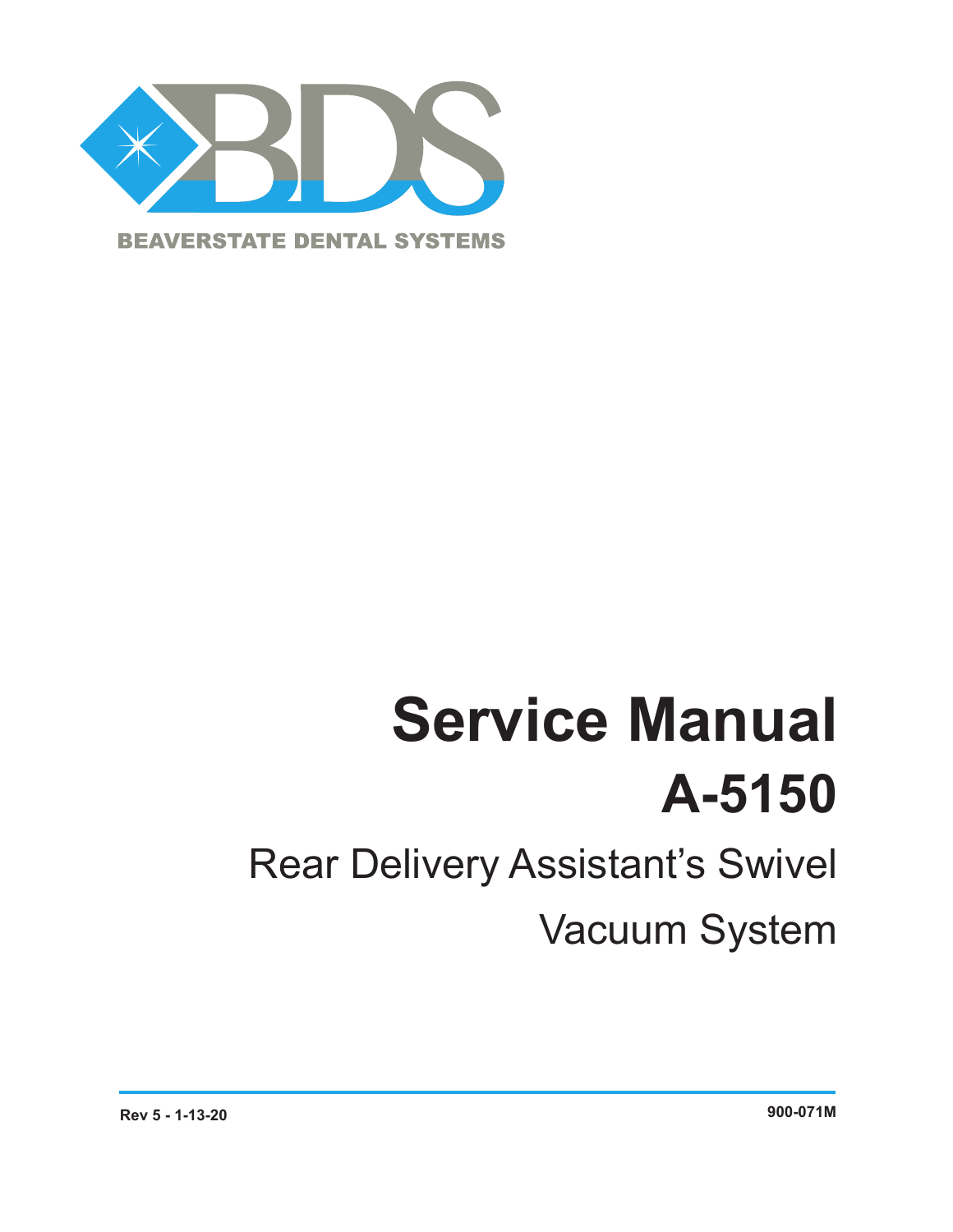#### Installation 1. Place the shipping carton in the desired location. Remove the unit with pivot arm system from the shipping carton. 2. Mark 4 hole locations under the shelf and pre-drill holes for the mounting screws. 3. Align the drilled holes with the holes on the mounting bracket. Insert 4 screws and fasten the mounting bracket securely to the underside of the shelf. 4. Insert the rigid arm into the block on the mounting bracket. Feed the umbilical through the hole in the mounting bracket and connect the drain and syringe tubing to the appropriate connections. 5. Place the HVE and S/E valves in their holders and connect the tubing to the ports on the vacuum cannister. 6. Place the syringe in its holder. Check air pressure, adjust to 80 psi if necessary. Check water pressure, adjust to 40 psi if necessary. Check vacuum cannister for solids screen. Test HVE and S/E valves for proper function. Test syringe for proper pressure and function. Final **Adjustments** Operation 1. Insure that the central vacuum system is turned on and air and water pressures are at the proper setting. 2. Lift the vacuum valve out of the holder and push the lever down towards the base of the valve to allow vacuum to begin. 1. Separate valve from tubing at the quick disconnect swivel by pulling them apart. Remove the lever and the spool and clean in an ultrasonic cleaner. 2. Rinse thoroughly before putting components into autoclave. 3. Lubricate O-Rings on the spool with a silicone based lubricant and reassembly. **Cleaning**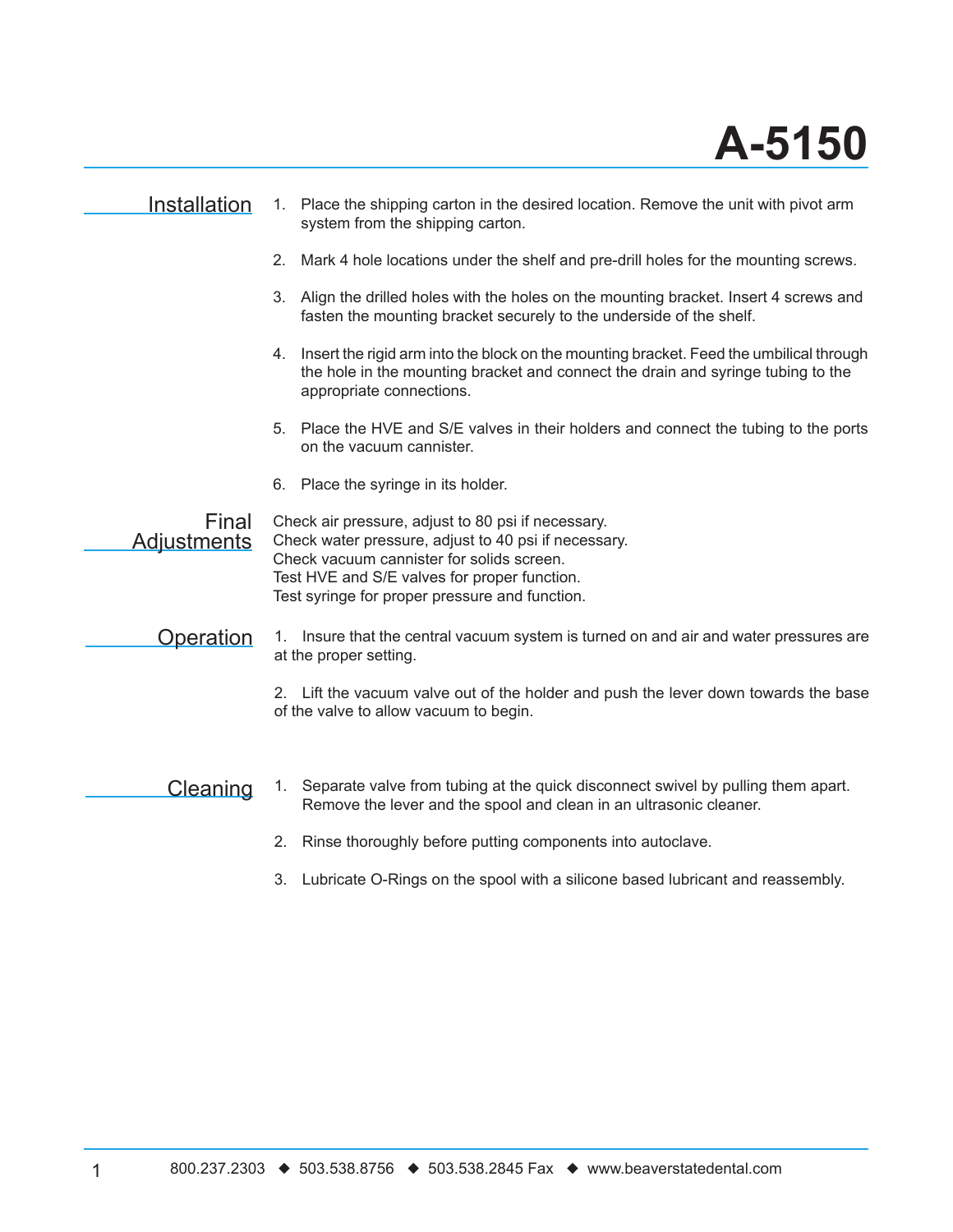### **Autoclavable HVE & S/E Valves**

Maintenance Autoclavable vacuum valves may be autoclaved by steam autoclave or a chemical vapor. Due to the tight clearances and hardness of the anodized surfaces, the valve spool can become jammed or seize in the valve if it is sterilized while contaminated with debris.

Valves can be quickly disassembled for cleaning.

- 1. Pry one side of the lever and flip it off of the valve. For saliva ejector valves, remove the tip also.
- 2. Push out the valve spool and clean all the disassembled parts in an ultrasonic cleaner daily. *Rinse thoroughly before putting into autoclave.*
- 3. Lubricate the O-Rings on the spool with a silicone based lubricant before reassembly.





|   | ITEM PART DESCRIPTION | PART NUMBER OTY |                |
|---|-----------------------|-----------------|----------------|
|   |                       |                 |                |
| 2 |                       |                 |                |
|   |                       |                 |                |
| 4 |                       |                 | $\overline{z}$ |
| 5 |                       |                 |                |
| 6 |                       |                 |                |
|   |                       |                 |                |

#### **AUTOCLAVABLE S/E LEVER VALVE 112-280**

#### **AUTOCLAVABLE UNIVERSAL HVE VALVE 112-263**

PART NUMBER QTY 017-113 3 112-272 1 112-268 1 017-013 1 112-170 1 112-169 1

ITEM PART DESCRIPTION

6 Lever...

 O-Ring, #13........................................ Body, Chrome................................... 3 Spool, Chrome................................... O-Ring, #13........................................ Swivel.................................................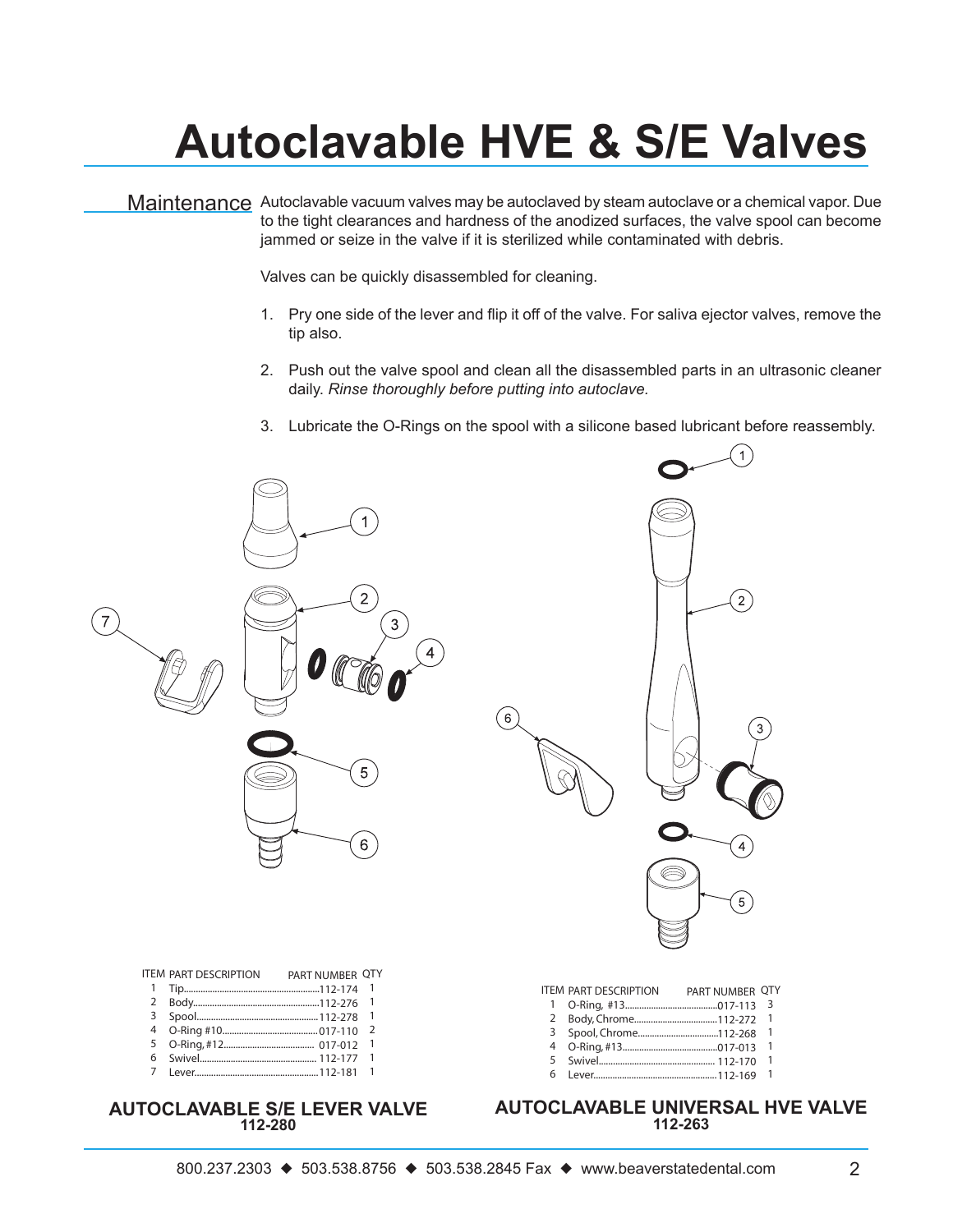

|                                                 |  |  | PART NUMBER OTY |  | ITEM PART DESCRIPTION                    | PART NUMBER OTY |  |
|-------------------------------------------------|--|--|-----------------|--|------------------------------------------|-----------------|--|
|                                                 |  |  |                 |  |                                          |                 |  |
|                                                 |  |  |                 |  |                                          |                 |  |
|                                                 |  |  |                 |  | 17 Mount, Duo Swing, Cabinet 105-050 1   |                 |  |
|                                                 |  |  |                 |  |                                          |                 |  |
|                                                 |  |  |                 |  | 19 Screw, 10-32 Phillips Round 001-056 4 |                 |  |
|                                                 |  |  |                 |  |                                          |                 |  |
|                                                 |  |  |                 |  |                                          |                 |  |
| 8 Screw, #8 x 1/2" Phillips, Plastite 001-018 6 |  |  |                 |  |                                          |                 |  |

#### 3 **VACUUM DUO SWING PAC 131-058**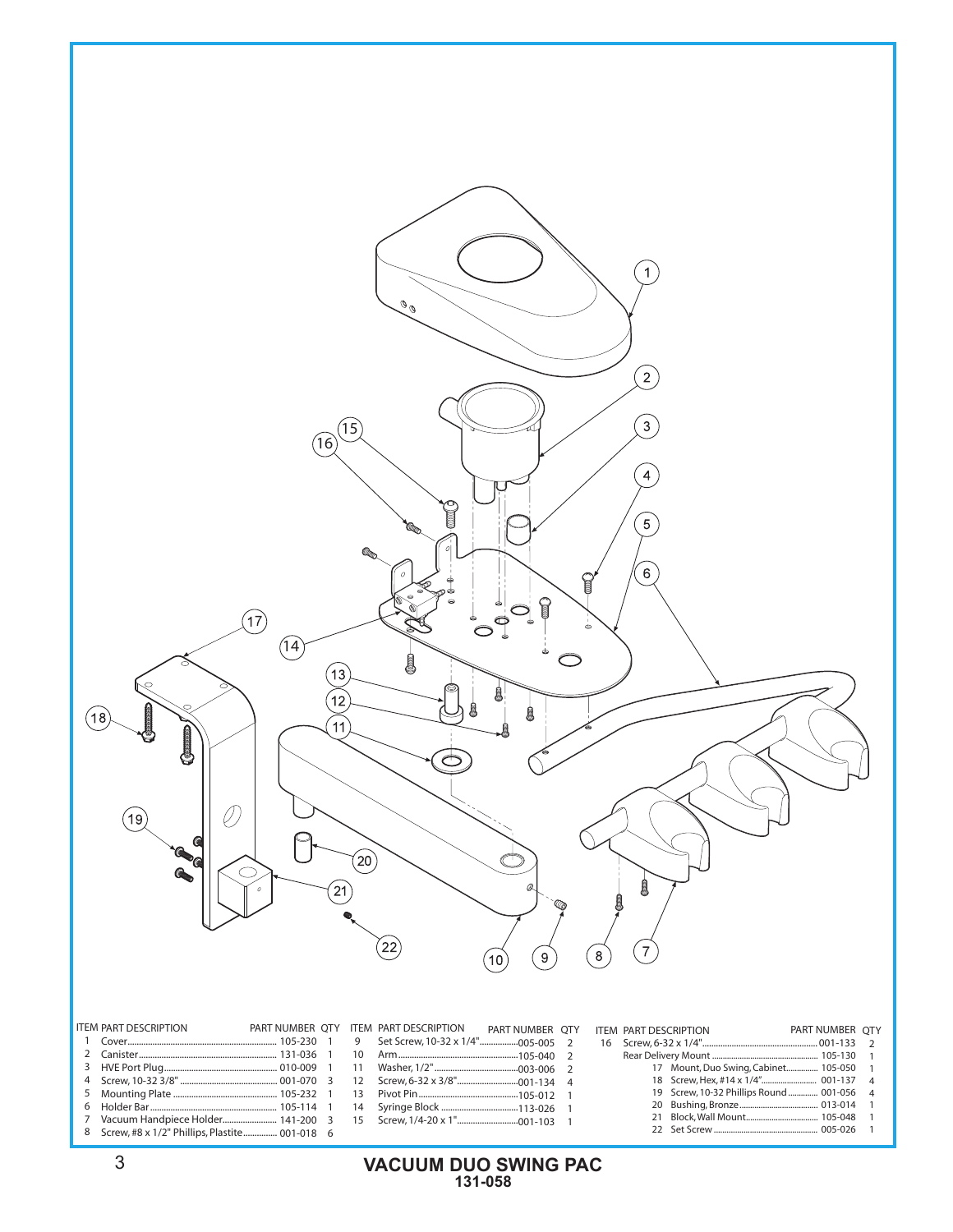

| 3              |                                  | 2 |  |
|----------------|----------------------------------|---|--|
| 4              | O-Ring, 228-040 017-023          |   |  |
| 5              | Syringe Tip Adapter113-227       | 1 |  |
| 6              |                                  | 1 |  |
| $\overline{7}$ | Syringe Head113-405              | 1 |  |
| 8              | Syringe Button Repair Kit113-403 | 2 |  |
| 9              | Pin, Syringe Cartridge 113-008   | 1 |  |
| 10             |                                  | 2 |  |
| 11             |                                  | 2 |  |
| 12             | Syringe Handle113-236            | 1 |  |
|                |                                  |   |  |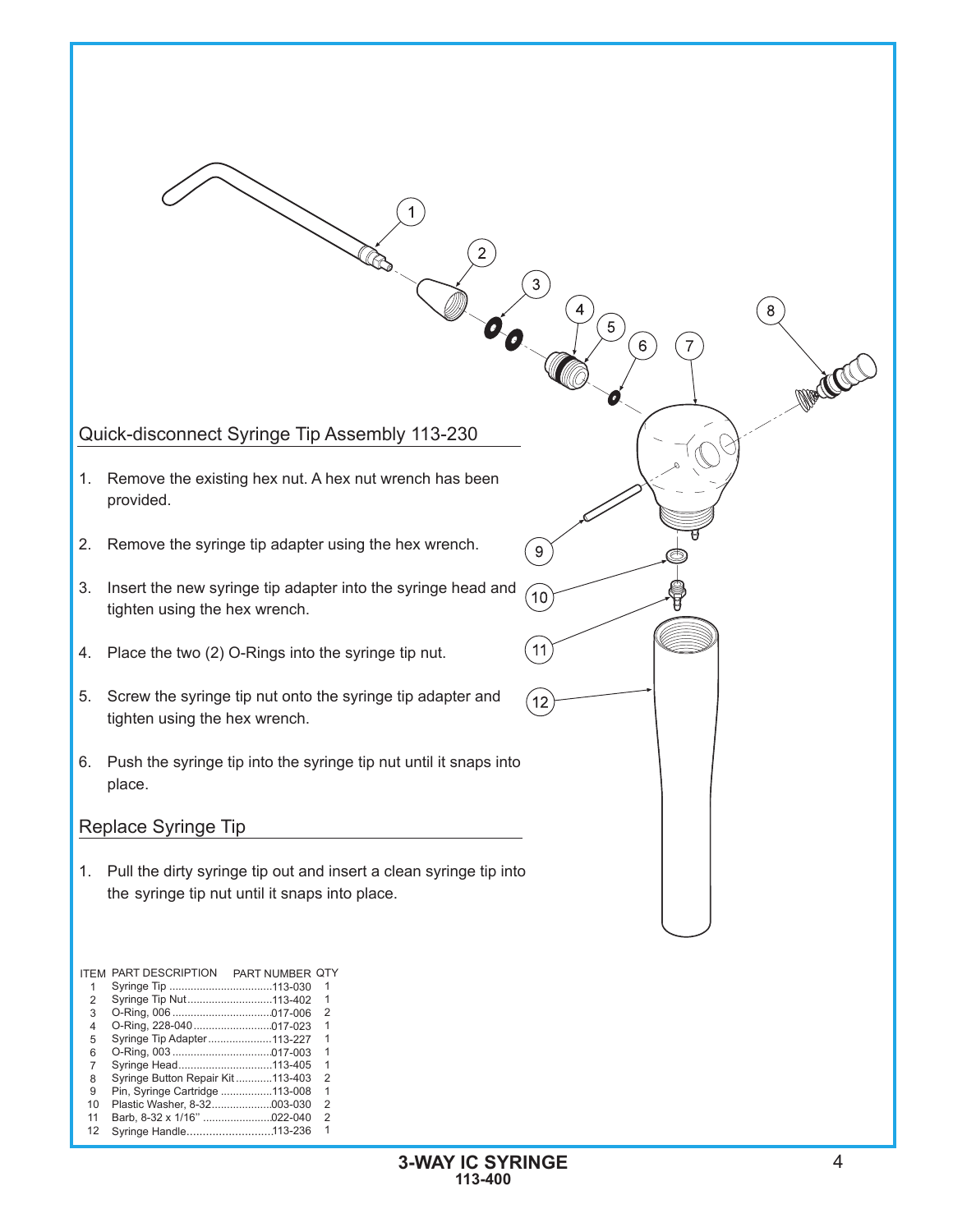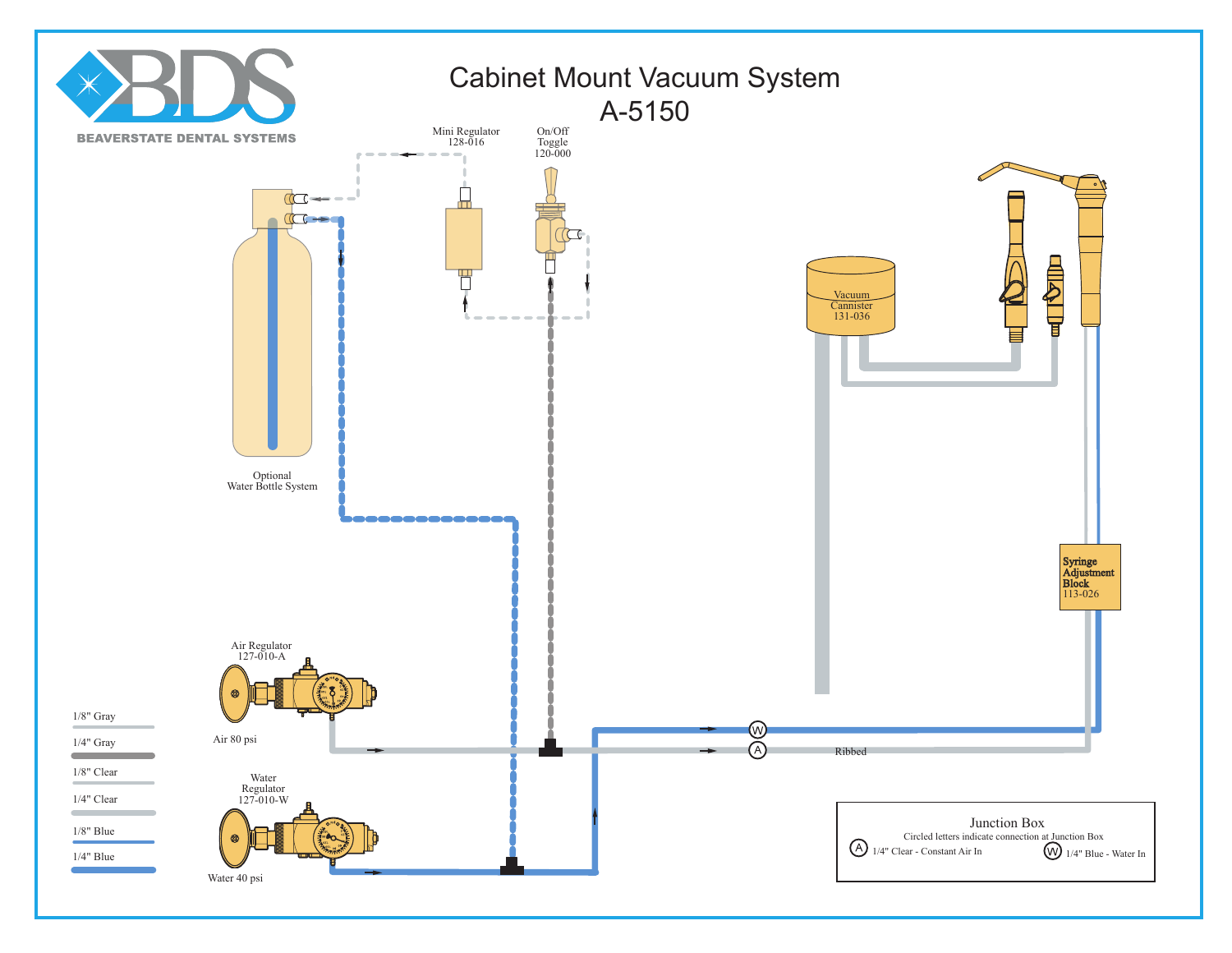#### **WARRANTY**

BDS warranties its product to be free of defects in material and workmanship for SEVEN FULL YEARS from the date of purchase on all units. Auto-blocks and standard foot controls are covered by a LIFETIME warranty when factory installed as part of a complete dental system. Upholstery has a TWO YEAR warrany and does not cover normal wear, stains, cuts or tears. Our LED lights have a FIVE year Warranty and our halogen light has a ONE year Warranty. Operatory chair motors feature a TEN year warranty. All warranty is limited to repair or replacement by BDS. Products returned to the factory and determined to be defective will be repaired or replaced free of charge at discretion of BDS. The warranty does not cover light bulbs, electrical components and trimmed or installed tubing. BDS reserves the right to void all warranties if any product is installed by other than an authorized technician. BDS' warranty does not cover damage to any surface finish, including but not limited to, discoloration or abrasion from cleaners, disinfectants or light sources. No claim for labor or consequential damages will be allowed. Return items must include a copy of the invoice or packing slip as proof of purchase.